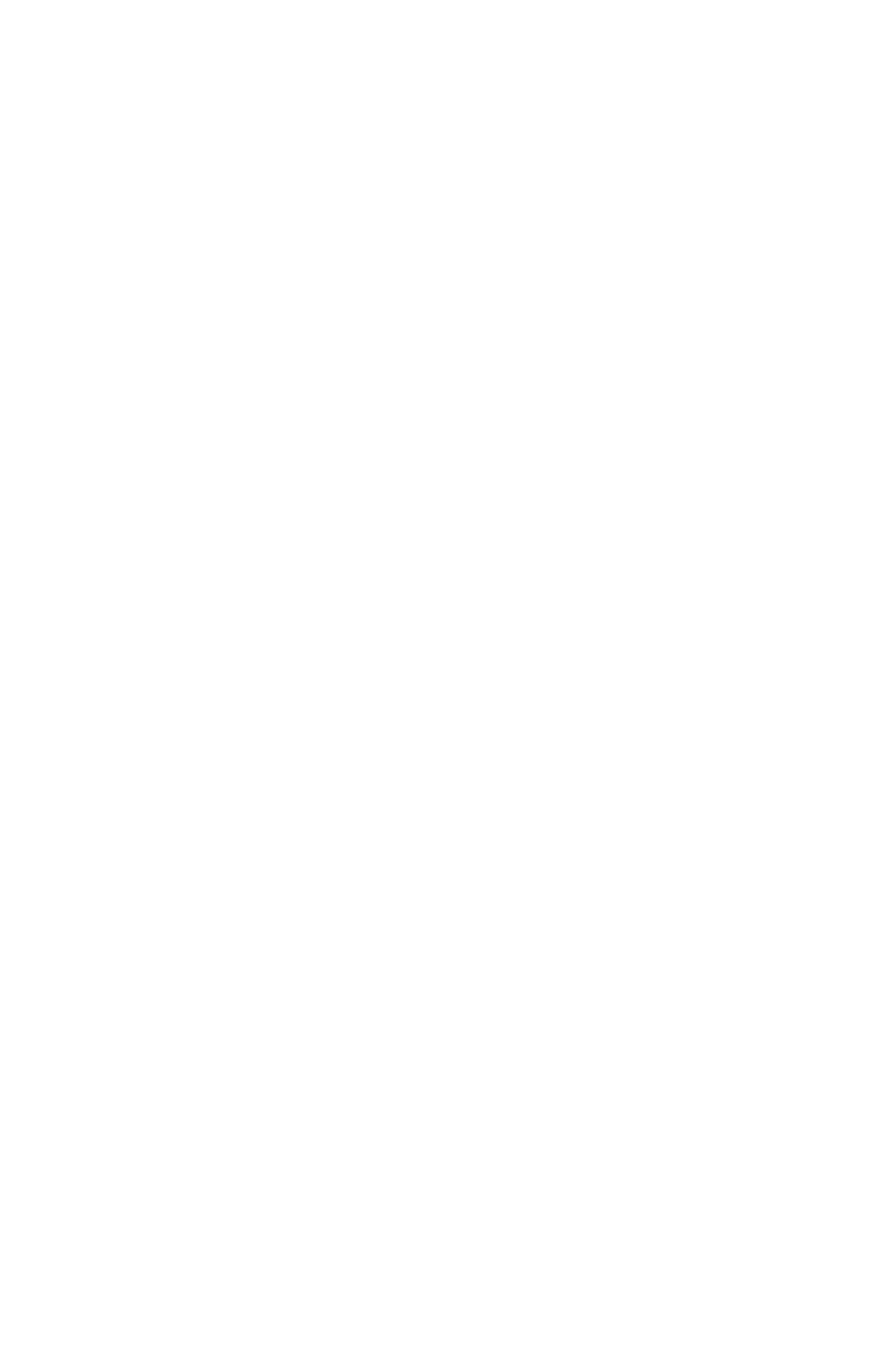# **Table of Contents**

| 5  |
|----|
|    |
|    |
|    |
|    |
|    |
|    |
|    |
|    |
| 10 |
|    |
|    |

Technical Support: 1-800-950-4744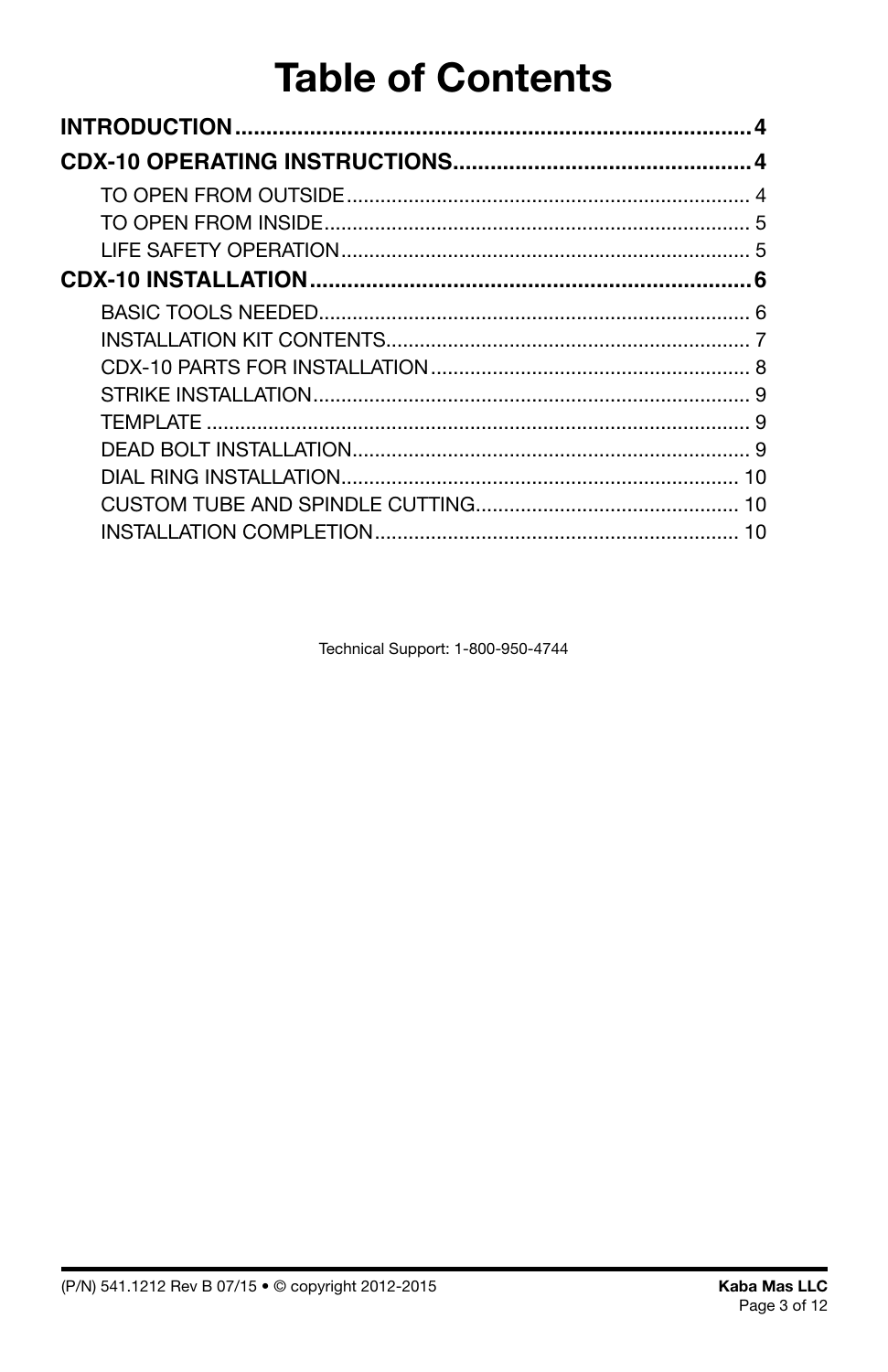# **INTRODUCTION**

The combination door unit can be added to the X-10 lock to form the CDX-10. This adaptation allows you to have access control on any door.

# **CDX-10 OPERATING INSTRUCTIONS**

**NOTE:** *Read all instructions carefully before attempting to INSTALL and operate your CDX-10 Lock Assembly.*

The specific instructions for operating the X-10 Combination Lock itself are found in the "Operating Instructions" booklet for the X-10 Type 1F Lock (P/N 539.0512) which is enclosed in this Operating/Installation Instruction Kit.

Please refer also to the Model CDX-10 Lock System drawing (P/N 524.021) for lock nomenclature which is also included in this kit.



#### **OPENING THE CDX-10**

**NOTE:** *When closing the CDX-10, the dead bolt will not extend until the release bolt hits the door strike as the door closes.*

# **TO OPEN THE CDX-10 FROM THE OUTSIDE**

- 1. Dial the combination per the instructions in the X-10 "Operating Instructions" booklet.
- 2. Turn the dial to the right (clockwise) to withdraw the lock bolt and pull the dead bolt (Extension Bolt) with it.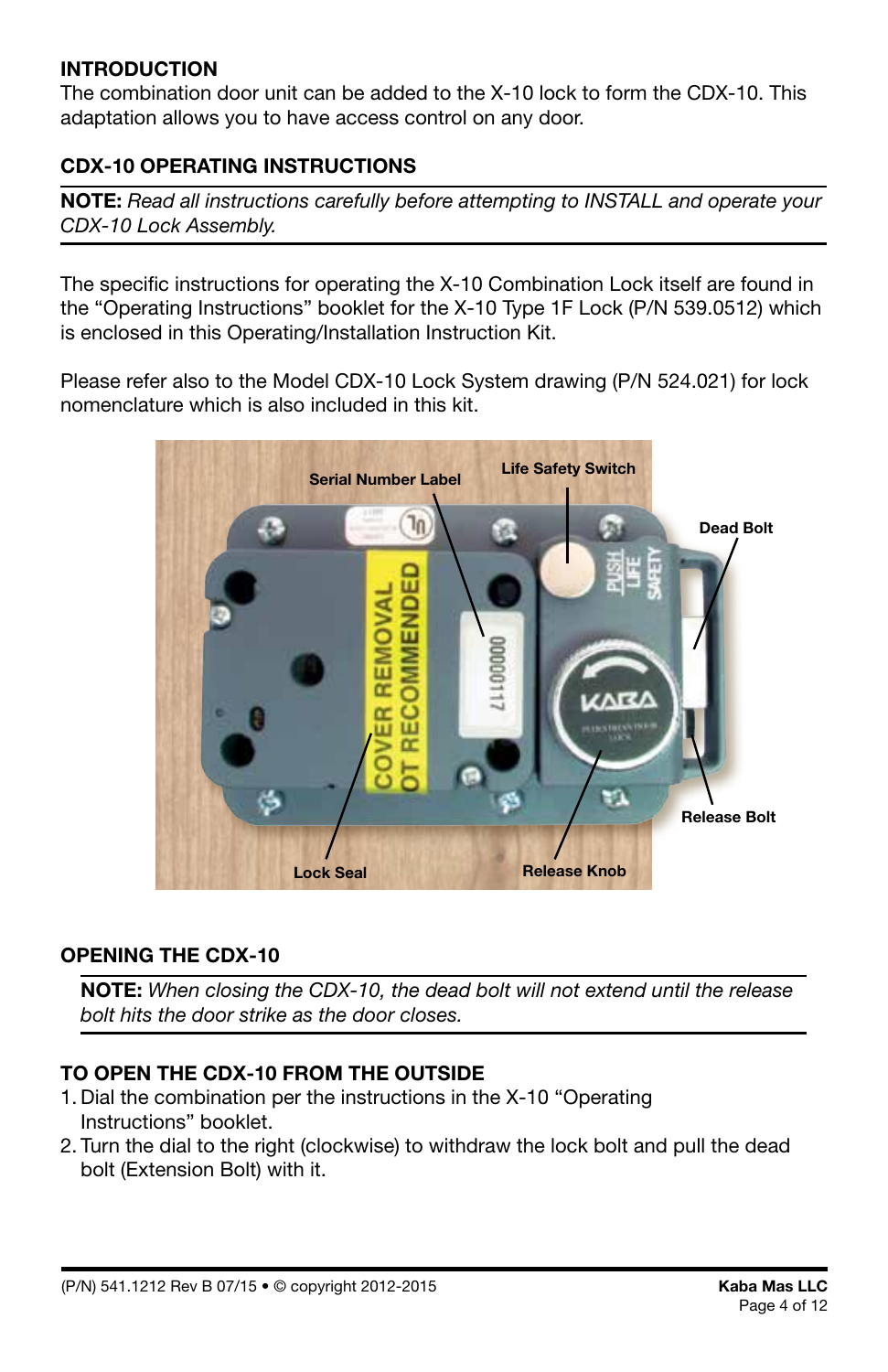# **TO OPEN THE CDX-10 FROM THE INSIDE**

1. Turn the release knob to the left (counterclockwise) to withdraw the dead bolt.

# **LIFE SAFETY OPERATION**

The Life Safety Feature (Bolt Stop Assembly) is provided to prevent someone from unintentionally extending the lock bolt.

# **TO ACTIVATE THE LIFE SAFETY FEATURE**

1. Turn the dial to the right (clockwise) to withdraw the lock bolt and also the dead bolt (Extension Bolt).

**NOTE:** *The life safety switch can only be depressed while the lock bolt is withdrawn.*

2. Depress the life safety switch, located by the LIFE SAFETY label on the dead bolt, until it latches.

**ATTENTION:** *To ensure engagement of the life safety switch, fully rotate the*  release knob counterclockwise and hold in that position. Then depress the life *safety switch.*

Once the Life Safety Feature is activated, the life safety switch blocks the lock bolt and prevents the dead bolt from latching when the door is closed.

# **TO DEACTIVATE THE LIFE SAFETY FEATURE**

1. Pull the life safety switch outward to release the bolt stop.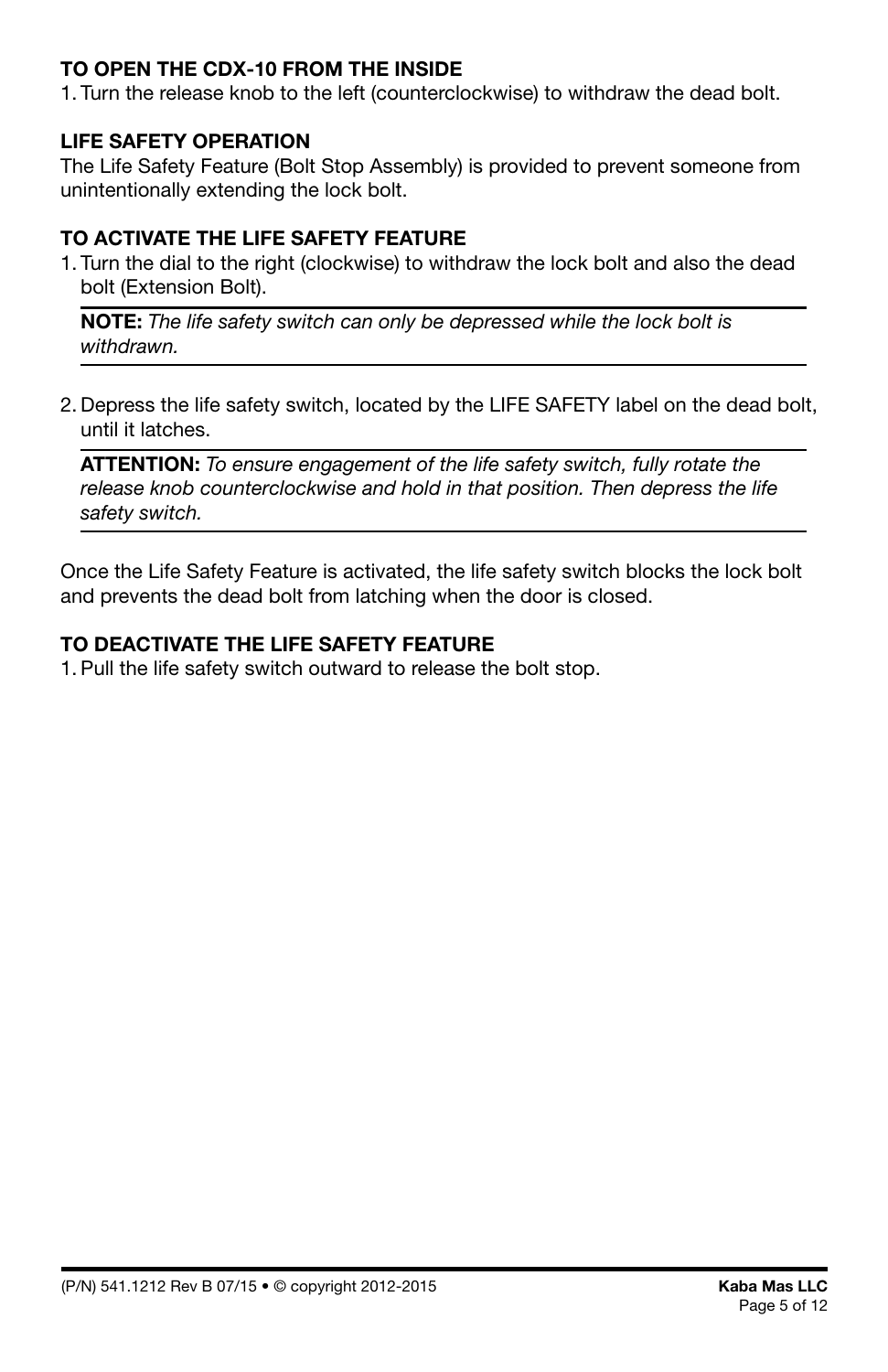# **CDX-10 Installation Instructions**

Please read all instructions carefully before you install and use your CDX-10 Lock Assembly. This will help you avoid unnecessary costs and concerns resulting from improper installation.

# **BASIC TOOLS NEEDED**

- 1. Medium Phillip's screwdriver (#1/#2).
- 2. Standard hacksaw (32 teeth/inch).
- 3. Small flat file.
- 4. Small vise or a Port-A-Vise (Harbor Freight P4742).
- 5. Drill bits: No. 25, 11/32", 1/2".
- 6. Electric hand drill.
- 7. 3/32" hex key.
- 8. 11/32" Nut driver.

# **Recommended but not required:**

9. Torque screwdriver (30 inch-pound capacity).

**NOTE:** *See Table Of Recommended Torques For The Various X-10 Lock Screws (Page 1, Installation Instructions For the X-10 Type 1F High Security Electronic Lock).*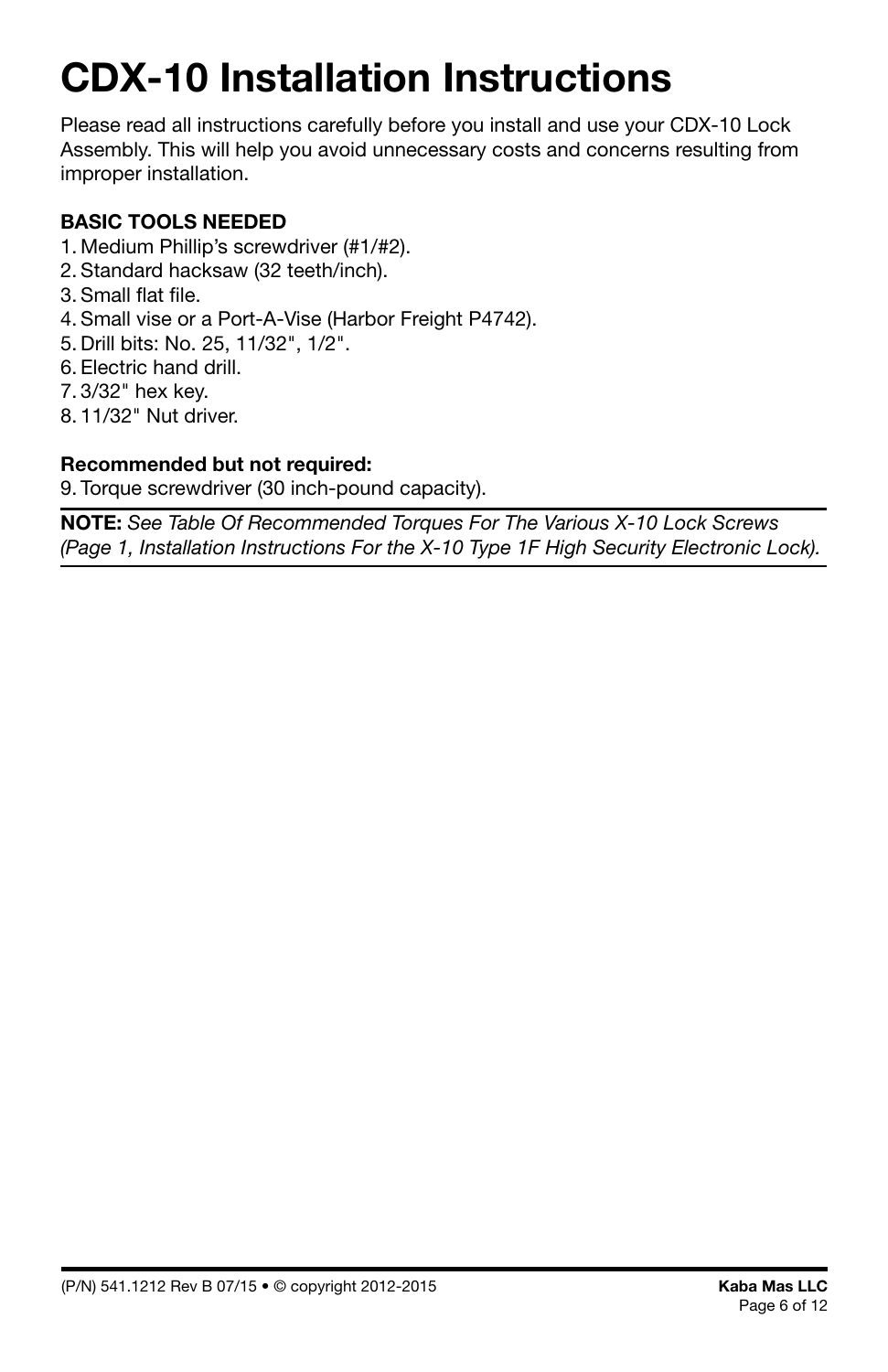

- 1.Rubber Vise Clamp
- 2. Saw Blade (52 teeth/inch)
- 3. Saw Handle
- 4. Tube Deburr Stone
- 5. Outer Tube
- 6. Inner Tube
- 7. Lock Case Mounting Screws (Two sets; 4 each, English and Metric)
- 8. Stick-on Cable Guides (3)
- 9. Zebra Connector & Zebra Connector Housing\*
- 10. Lubricant (Lubriplate)
- 11. Dial Hub Locating Gauge
- 12. Hex Key (5/64")
- 13. Spindle Screw

*\*The Zebra Connector and Zebra Connector Housing are assembled at the factory but may come apart during shipment.*

- 14. CDX-10 to door mounting screws, pan head #10 x 1.25, Type AB (2) not shown.
- 15. Dial ring to exterior mounting plate mounting screws, pan head #8-32 x 5/16 (2) (Packaged with exterior mounting plate - used with exterior mounting plate) not shown.
- 16. CDX-10 exterior mounting plate attaching screws, pan head #10-32 X 1.25 (4). (Packaged with exterior mounting plate) - not shown.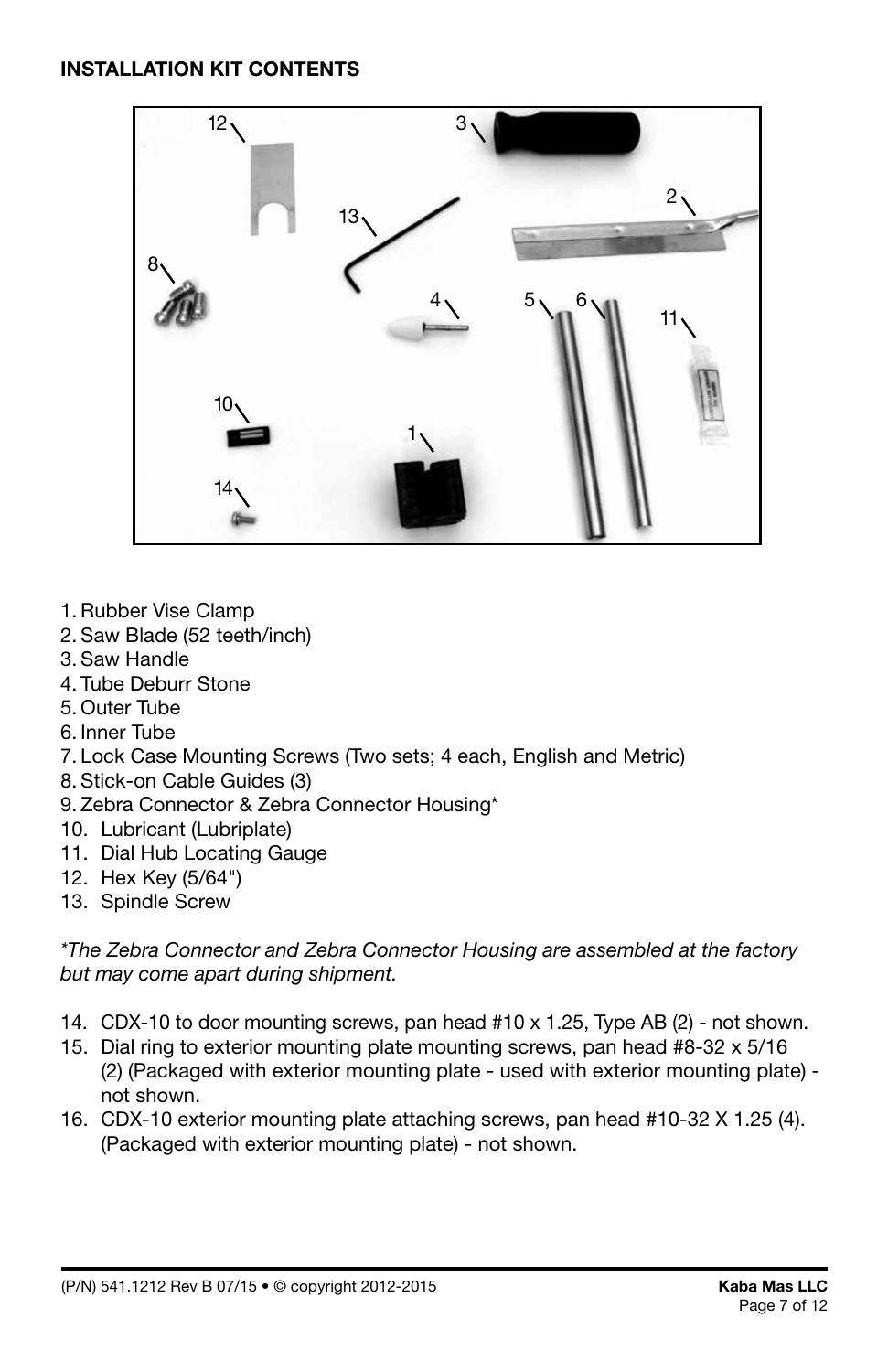# **CDX-10 PARTS FOR INSTALLATION**

- 1. CDX-10 Dead bolt lock assembly
- 2. CDX-10 Base hardplate
- 3. Dial hub assembly
- 4. Strike Kit (1 of 4 Types: 1, 2, 3 or 9; Strike #9 is shown in photo with screws)
- 5. Spindle
- 6. Dial ring assembly
- 7. Exterior mounting plate cover
- 8. Exterior mounting plate

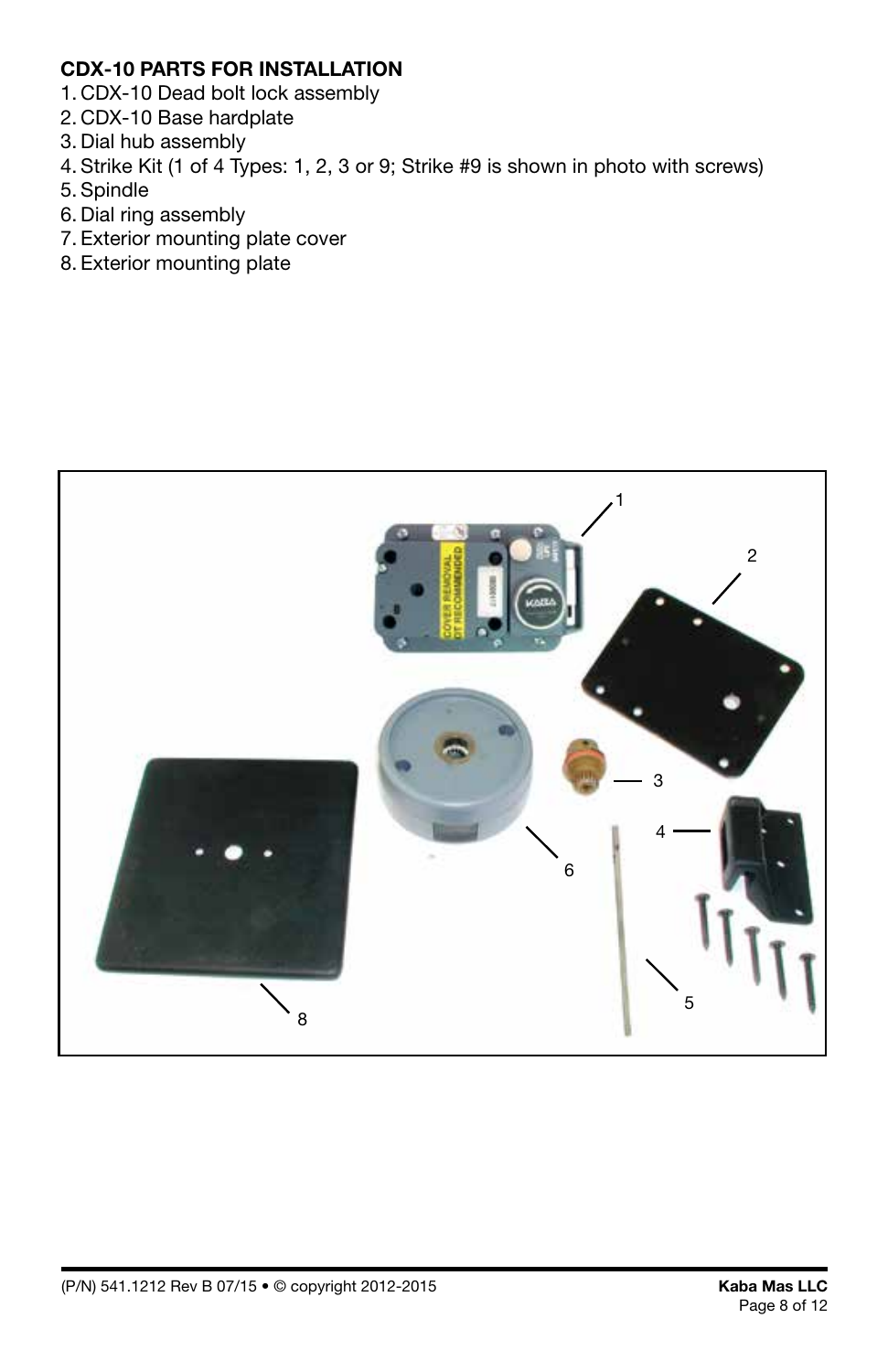# **STRIKE INSTALLATION**

- 1.Refer to the enclosed Strike Information Sheet for your specific strike mounting details.
- 2. Mount the strike on the door jamb at a convenient height above the floor. This should not exceed 47 inches from the floor to the center of the strike.
- 3. Make sure the strike is mounted so its bolt opening is parallel to the face of the door and positioned to allow for the bolt elevation from the face of the door. REFER TO THE "INSTALLATION DETAIL TEMPLATE". Please note that the 7/8" dimension includes the 0.125" thick hardplate.

# **TEMPLATE**

An "INSTALLATION DETAIL TEMPLATE" with dimensional information is included in this kit. An actual size, cardboard, cut-out template is also included for your convenience.

# **DEAD BOLT INSTALLATION**

1. Use the center of the strike as a reference to position the cardboard TEMPLATE on the door.

**NOTE:** *The door must be ajar and free to swing while positioning the template to the strike and the door.*

- 2. Fit the strike opening of the template over the strike (i.e., center the strike in the opening) and tape the template to the door.
- 3. Center punch all hole positions onto the door.
- 4. Drill the 1/2" diameter spindle hole through the door.
- 5. Drill the two (2) CDX-10 attaching screw holes nearest the strike opening (No. 25 drill, 0.149" diameter). Drill holes only 1.25" deep. **DO NOT DRILL THROUGH.**
- 6. Drill the other four (4) CDX-10 attaching screw holes (11/32" drill, 0.344" diameter) through the door. The Exterior Mounting Plate posts will extend into these holes from the opposite side of the door.
- 7. Install the inner cable tube onto the X-10 lock case. Refer to the "Installation Instructions for the X-10 Type 1F High Security Electronic Lock."
- 8.Remove the protective padding from the end of the cables.

9. Place the outer tube over the cable and onto the tube retainer on the back of the lock case with the flared end toward the lock case.

- 10. Place the 3.5 X 5 x 1/8" hardplate against the back of the CDX-10 base.
- 11. Feed the cable and outer tube through the 1/2" hole in the door while positioning the CDX-10 and hardplate against the door. Insert the two (2) #10 screws nearest the strike opening to attach the CDX-10 and hardplate to the door.
- 12. Position the Exterior (Dial ring) Mounting Plate and insert the four (4) #10- 32 x 1.25 pan head machine screws. Longer or shorter screws may be required depending on door thickness as follows: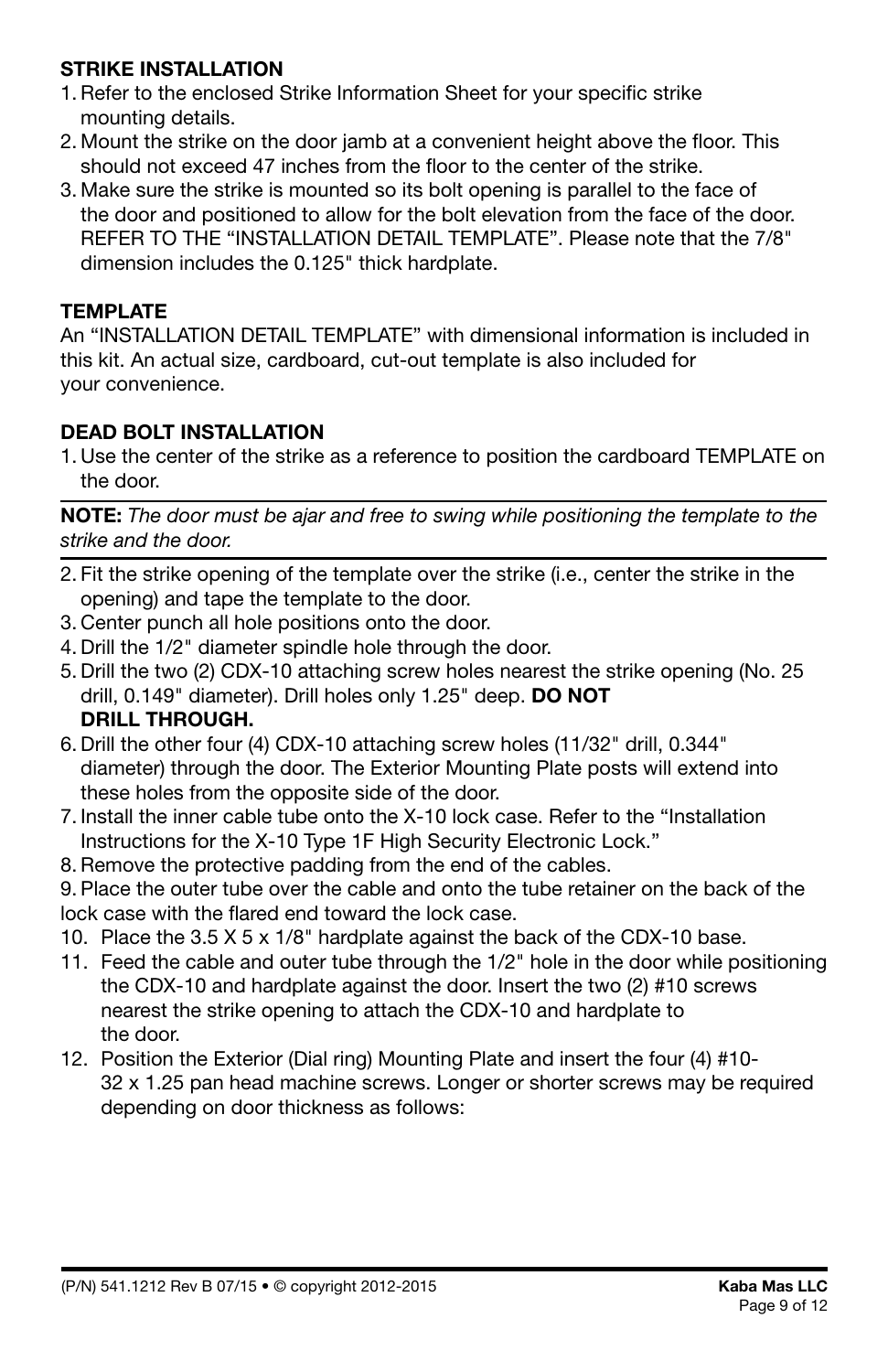| <b>DOOR THICKNESS:</b> | <b>SCREW LENGTH:</b> |
|------------------------|----------------------|
| 1.25                   | 1.00                 |
| $1.375 - 1.75$         | 1.25 (PROVIDED)      |
| $1.875 - 2.00$         | 1.50                 |
| $2.125 - 2.50$         | 2.00                 |
| $2.625 - 3.00$         | 2.50                 |
| $3.125 - 3.50$         | 3.00                 |
| $3.625 - 4.00$         | 3.50                 |
| $4.125 - 4.50$         | 4.00                 |

# **DIAL RING INSTALLATION**

- 1. Place the exterior (dial ring) mounting plate cover over the exterior (dial ring) mounting plate and mount the dial ring using the two #8-32 x 5/16 machined screws that are provided.
- 2.Refer to the section on installation of the dial ring in the "INSTALLATION INSTRUCTIONS FOR THE X-10 TYPE 1F HIGH SECURITY ELECTRONIC LOCK" booklet for additional dial ring installation instructions.

# **CUSTOM CUTTING TUBES AND SPINDLE**

1.Refer to the sections for cutting tubes and for cutting the spindle in the "INSTALLATION INSTRUCTIONS FOR THE X-10 TYPE 1F HIGH SECURITY ELECTRONIC LOCK" booklet for detailed instructions needed to cut the tubes and spindle to fit your specific installation.

# **INSTALLATION COMPLETION INSTRUCTIONS**

1. Continue to follow the instructions in the "INSTALLATION INSTRUCTIONS FOR THE X-10 TYPE 1F HIGH SECURITY ELECTRONIC LOCK" booklet for the remainder of the lock installation. Please note that when those instructions refer to the **lock case assembly**, the installer should consider that as meaning the **CDX-10 unit**.

# **DO NOT REMOVE THE X-10 LOCK CASE FROM THE CD BASE.**